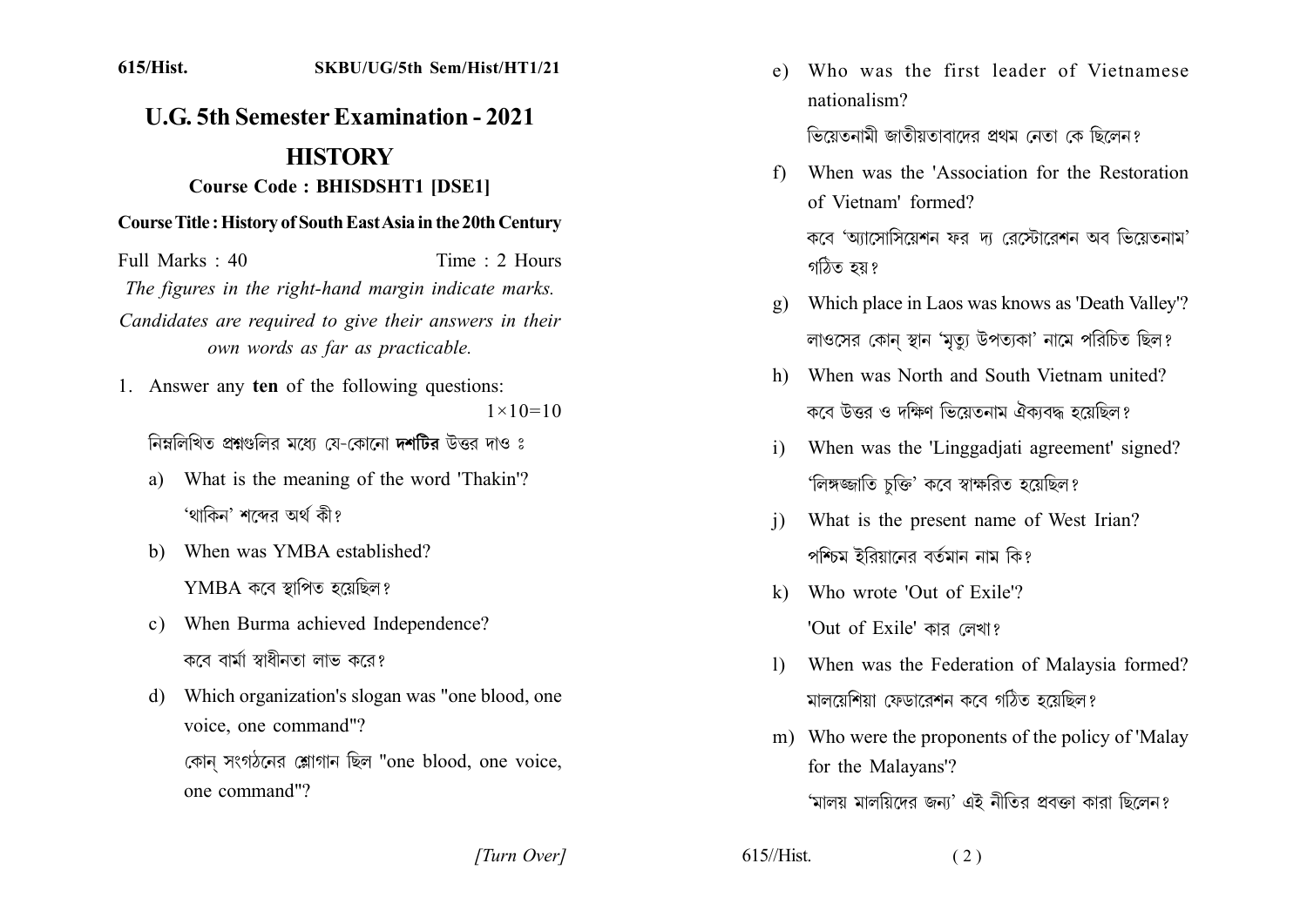- n) What is the full form of ISDA?  $ISDA$  এর পুরো নাম কী?
- o) Which place took the first position in tin production in Malay? মালয় দেশের কোন স্থান টিন উৎপাদনে প্রথম স্থান অধিকার করে?
- 2. Answer any **five** of the following :  $2 \times 5 = 10$ নিম্নলিখিত প্রশ্নগুলির মধ্যে যে-কোনো পাঁচটির উত্তর দাও ঃ
	- Who were the founder of 'Burma Research  $\mathbf{a}$ Society'?

'বাৰ্মা রিসাৰ্চ সোসাইটির' প্রতিষ্ঠাতা কারা ছিলেন?

b) What is the full name of AFPFL? When was it formed?

AFPFL এর পুরো নাম কী? এটি কবে গঠিত হয়েছিল?

- c) Who were led Tayson Rebellion? টেসন বিদ্রোহে কারা নেতৃত্ব দিয়েছিল?
- When and by whom the communist party of  $d)$ Indochina was founded?

কবে কার দ্বারা ইন্দোচীনের কম্যুনিষ্ট পার্টি প্রতিষ্ঠিত হয়?

e) Why was America neutral in the dispute between Indonesia and the Dutch?

ইন্দোনেশিয়া ও ডাচদের মধ্যে বিরোধে আমেরিকা নিরপেক্ষ ছিল কেন?

 $615$ //Hist.  $(3)$  [Turn Over]

Who were formed the PNI party in Indonesia  $f$ ) and when?

ইন্দোনেশিয়ায় PNI দল কারা গঠন করেছিল এবং কবে?

- g) When and why was the 'Rubber Research Institution' established? 'রবার রিসার্চ ইনস্টিটিউশন' কবে এবং কেন স্থাপন করা হয়েছিল ?
- h) Who was Francis Light? Why did he occupy Penang? ফ্রান্সিস লাইট কে ছিলেন? তিনি কেন পেনাং দখল করেছিলেন?
- 3. Answer any two of the following questions:  $5 \times 2 = 10$

নিম্নলিখিত প্রশ্নগুলির মধ্যে যে-কোনো দটির উত্তর দাও ঃ

- a) What was the role of Mayothugis in the administrative affairs of Myanmar? মায়ানমারের প্রশাসনিক ক্ষেত্রে মাইযোথগিদের ভূমিকা কী ছিল?
- b) Discuss the clauses of the Geneva Agreement  $(1954).$

জেনিভা চক্তির (১৯৫৪ খ্রীঃ) শর্তগুলি আলোচনা কর।

c) Why did the nationalist movement in Malaysia start late?

 $615$ //Hist.